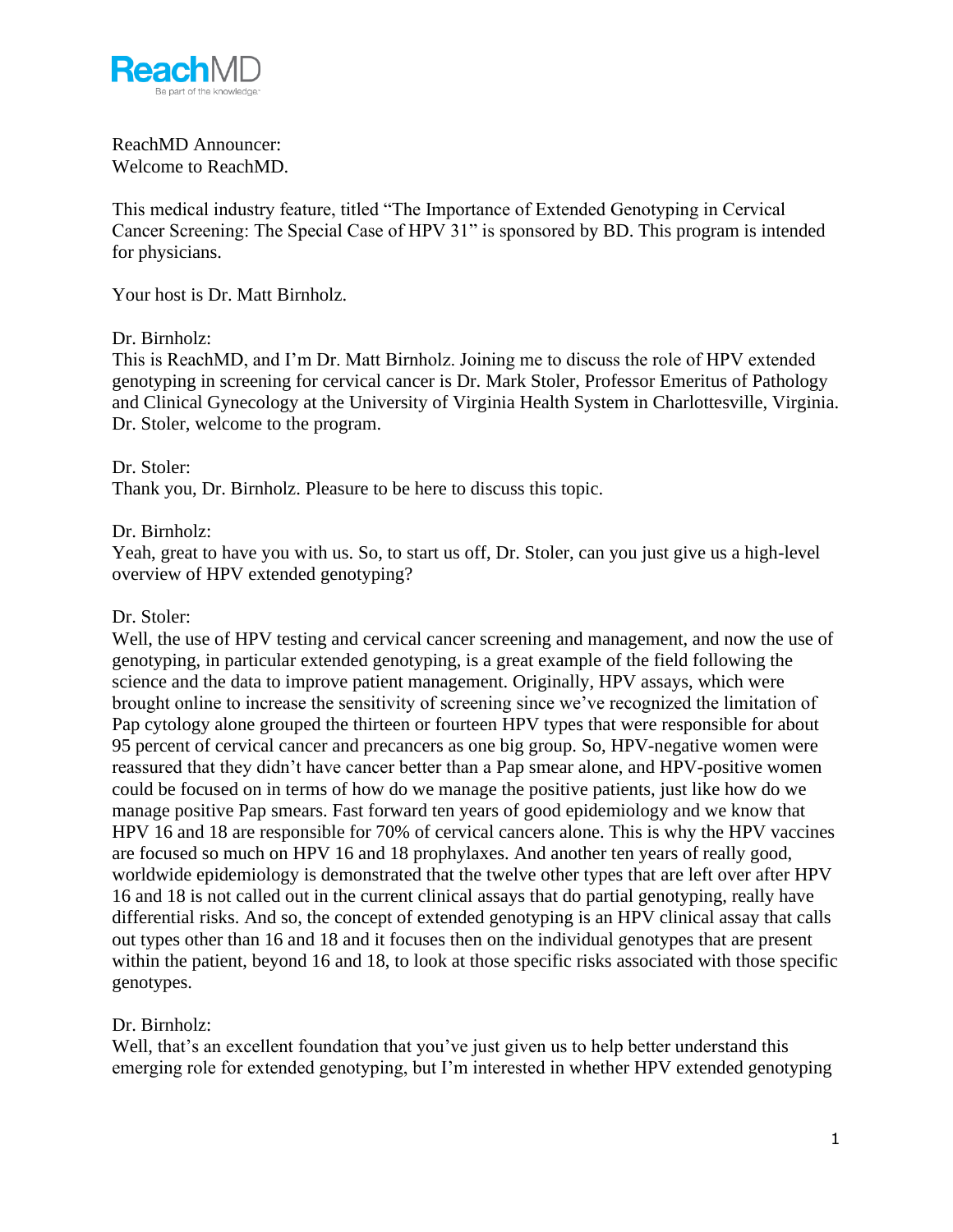

currently aligns with the cervical cancer screening guidelines out there, as well as patient management guidelines, for that matter. What can you tell us?

# Dr. Stoler:

Well, the foundation of the guidelines, both screening and management, is the concept of equal management for equal risk. So historically, we weren't managing patients with different elements of their age, their genotype, their Pap smear status, in terms of whether they could go into follow-up or needed to go to colposcopy or have a biopsy or even have treatment. So, we really, over the last decade, tried to focus and establish the thresholds of risk for how we manage patients. And so, in the current guidelines, partial genotyping is everywhere. 16 and 18 are very important. Well, it may surprise your listeners that a woman whose HPV 16 positive, who has a normal Pap smear, has a 10 percent to 20 percent risk of having CIN 3 – a very high risk that requires finding that CIN 3 and preventing cancer development. But now we're extending the conversation, where we're really trying to adapt the guidelines to the latest good data, which shows that different genotypes beyond 16 and 18 have similar risk to 16 and 18, that have been masked in the prior group-typing assay.

### Dr. Birnholz:

Well, that's interesting. I want to dig into that a little bit further, because I understand that only HPV assays with extended genotyping can identify high-risk genotypes beyond HPV 16 and 18. So let's say that a patient does test positive for another genotype, such as HPV 31. How would that impact patient management?

### Dr. Stoler:

Well, HPV 31 is a great example because in the US, HPV 31 is the type that's most commonly seen in high-grade precancer and cancer, after HPV 16 and 18. In fact, it's higher prevalence of higher risk in precancer than HPV 18. So, it would make sense that if we're doing something for 16 or 18, different than the other types, that perhaps we should manage HPV 31 similarly. It's also interesting that HPV 31 is the closest molecular relative to HPV 16, so you're seeing the interaction of the basic biology and pathogenesis played out, in terms of cancer risk in the population.

### Dr. Birnholz:

And I imagine, Dr. Stoler, that when we speak of prevalence, we're also not in the same playing field that we may have been, let's say ten years ago, in the context of declining rates of HPV 16 and 18, as vaccination rates increase compared to other high-risk genotypes like HPV 31. Can you speak to that a little further?

### Dr. Stoler:

Yeah, that's such really an important point, Matt, because vaccination is really changing the prevalence of the genotypes in the population, and it's that interaction between the genotype you're infected with and your risk of cancer development that drives the screening and management guideline recommendations. So, we know that the quadrivalent HPV vaccine, which focused on HPV 16 and 18 because it's responsible for 70% of cervical cancer, has really driven down the prevalence of HPV 16 and 18 in the population. The HPV 16 alone is down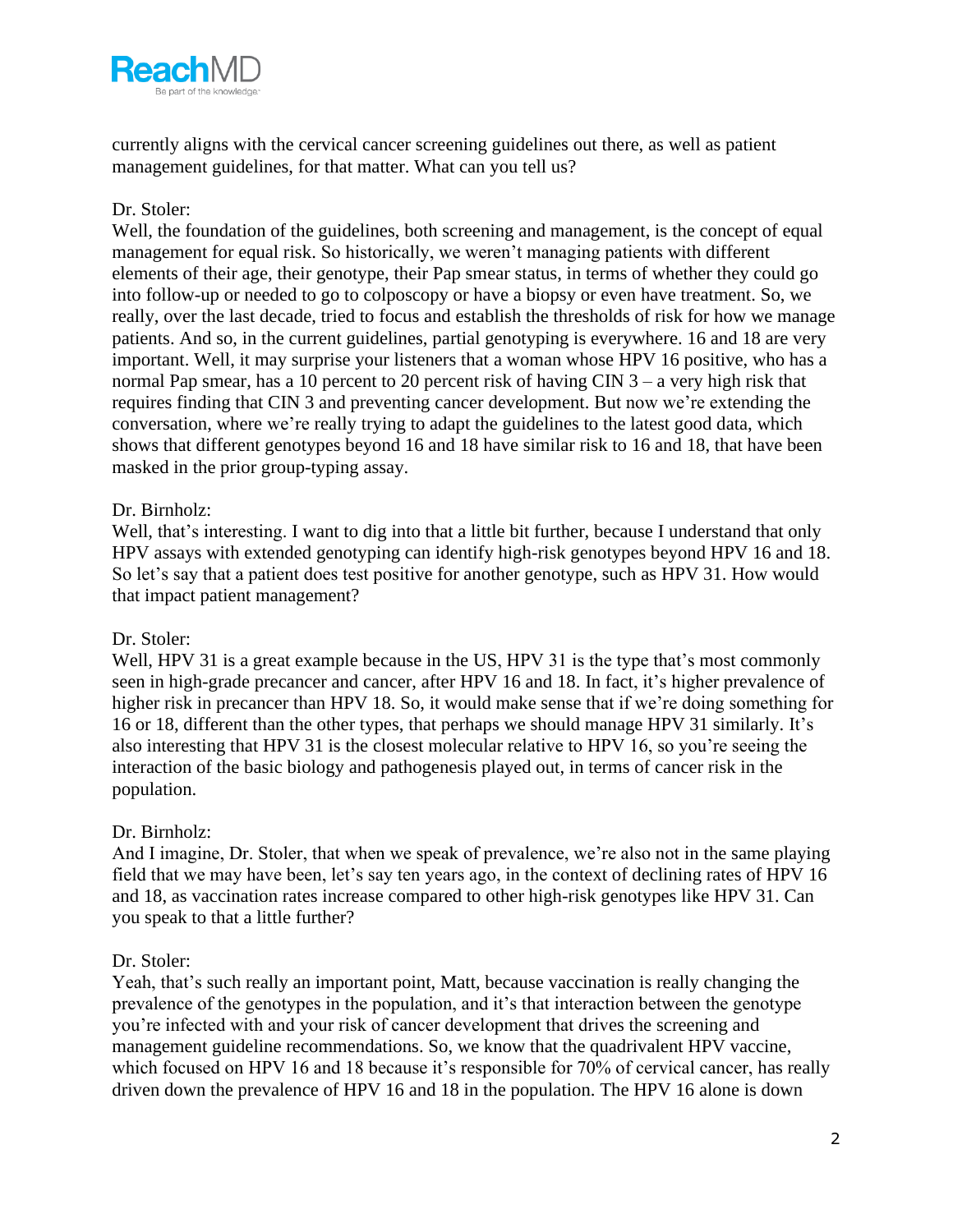

over 60%, and that's without very high coverage. We're only at about 50-60% coverage in the target teenage populations in the country. So as the prevalence of the most oncogenic types drops, the whole equation in terms of balancing risk versus type shifts towards the types that are residual in the population, that may not be covered by the quadrivalent vaccine. So, for instance, HPV 31 would assume increasing importance as a relative proportion, given that 16 and 18 prevalence is dropping.

## Dr. Birnholz:

And in the context of a positive test for HPV 31, are the next steps and treatment paradigms roughly the same, or identical to how we approach 16 and 18 positive tests?

### Dr. Stoler:

Well, I think that's what this conversation is about. The data say they should be, so the management guidelines need to evolve and become updated, or we have to, you know, get at the concept of splitting out the risk in the twelve other in some other manner. But extended genotyping is already available in assays that have that capability to get directly at those epidemiologically now well-established risks.

### Dr. Birnholz:

Excellent. Great point, Dr. Stoler.

For those just joining us, this is ReachMD, and I'm Dr. Matt Birnholz. Today I'm speaking with Dr. Mark Stoler about extended genotyping in the context of cervical cancer screening, and the importance of identifying other high-risk genotypes, such as HPV 31.

So, Dr. Stoler, I want to come back to the question of impact for this type of testing and compare the clinical utilities of extended genotyping versus assays with partial genotyping that pool results. Can you give us some more detail on that?

### Dr. Stoler:

Well, extending our concepts in this conversation, about equal management for equal risk, the spectrum of risk associated with the fourteen types in the clinical HPV assays is quite large – more than ten to twentyfold variation among types. So, HPV 31, which has risks of developing precancer and cancer in the short term, if not prevalent precancer and cancer can have ten times the risk of another one of the types in the in the pool of twelve others such as HPV 59, which has a risk that approaches zero in the immediate or short term, meaning in the year following this positive screening test. So, it makes sense, then, to use extended genotyping information if it's available to stratify those risks and to treat patients with high risk differently than patients with low risk. Meaning the high risk patients go to immediate colposcopy while you have them identified, to maximize disease ascertainment and treat that precancer and perhaps find that rear, already prevalent cancer that might be present in the screening population, whereas those risks are so low, that referring, you know, all the HPV 59 positives, or all the HPV 45 positives even alters the balance towards, you know, excessive referral to colposcopy and low yields at colposcopy, such that it's probably better to follow those patients for a short period of time, like a year to see if they have persistent type-specific infection.

### Dr. Birnholz: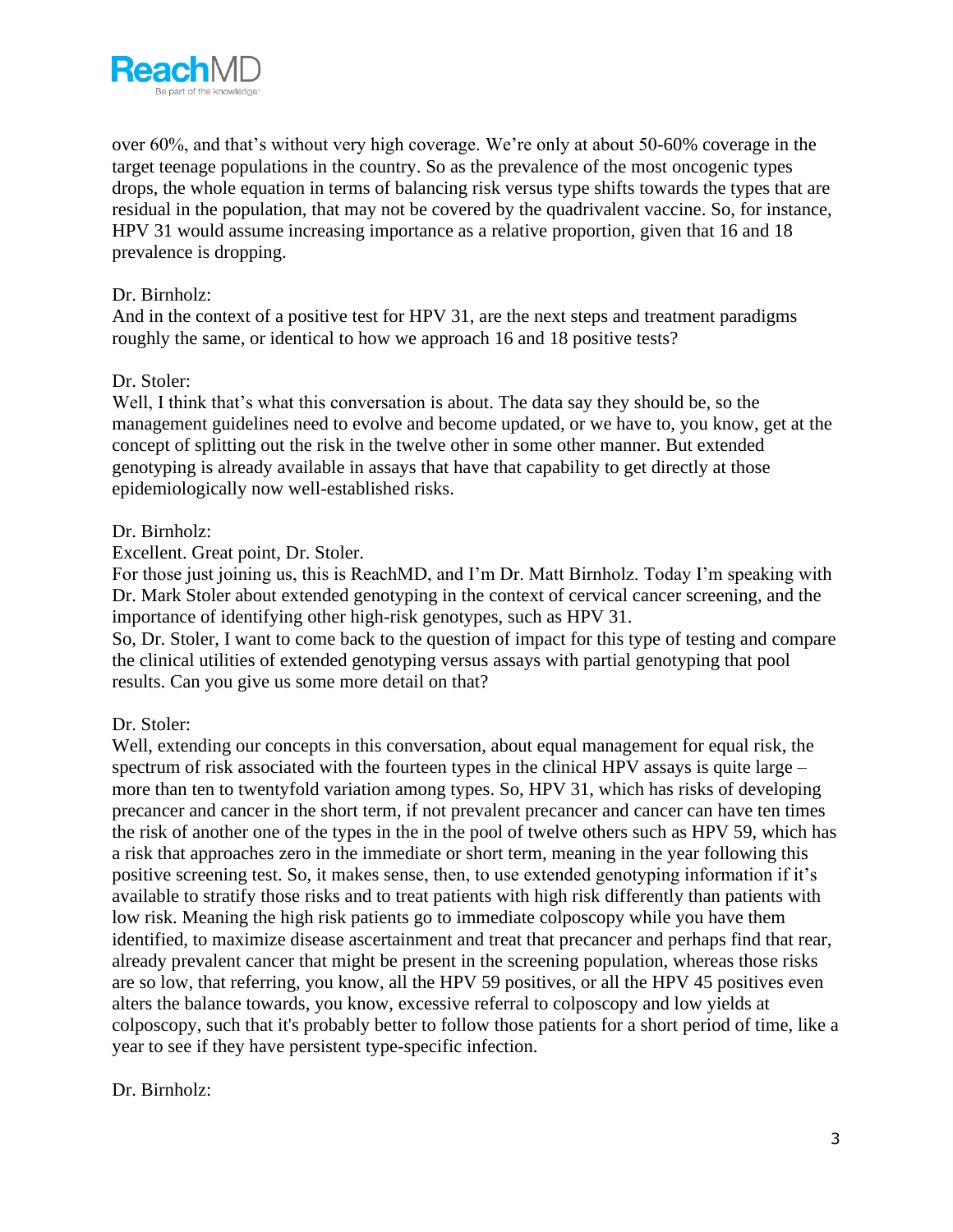

And I'm gathering, based on what you're saying, that there's a risk, if you will, of risk masking that is going on with pooled analysis versus the ability to call out or identify specific other highrisk genotypes. Is that true?

# Dr. Stoler:

Yeah, I think it is true, although, you know, relative to the risks of HPV 16, you know, historically these were acceptable risks, but now we understand better that, you know, some of the types are equally risky, particularly HPV 18, or even a little more risky than HPV 18. They have different prevalence's than HPV 18, but that equation that establishes risk in the population that drives the thresholds for management really would speak to if you know someone's HPV 31 positive, manage them like 16 and 18, not like HPV 59.

### Dr. Birnholz:

And I think you're alluding to this really well, but I just want to hone in on HPV 31 a little further and get a better sense as to why this particular genotype is so critical to report individually.

### Dr. Stoler:

HPV 31 is the next most common type in high-grade precancer and cancer of the population. It's molecularly most similar to HPV 16, which is probably driving that. And so, because it's so common, and because its risk profile is similar to or just between 18 and 16 it makes sense that we take those patients to colposcopy rather than what we're doing now, which is referring them for one year follow-up.

#### Dr. Birnholz:

Well, Dr. Stoler, you've given us a lot of great insights, in a short time, regarding this new role in the emergence of extended HPV genotyping and giving us a better sense of HPV 31. But before we close, I want to open the floor to you for any additional takeaways that you want to share with our audience.

#### Dr. Stoler:

Well, I think the first high-level takeaway is the importance of HPV testing in patient management. In my opinion, nobody should have cervical cancer screening without having an HPV test, and around the world people are using HPV testing as the first test now, rather than the Pap smear. Once you're HPV tested, an HPV negative woman is highly reassured, much better than a Pap, in terms of not having an immediate risk for cancer or precancer. HPV positives, on the other hand, we know that there's stratified risk within the fourteen types we're testing for, and we now know, based on really good data, that types other than 16 and 18, which have been called out in the assays and management protocols – screening and management protocols for more than a decade – now have similar risk profiles, something we didn't know before. And so, as the guidelines evolve, the concept of equal management for equal risk really dictates that if we can know somebody has HPV 31, we should manage them according to their relative risk, which is similar to 16 and 18.

### Dr. Birnholz: